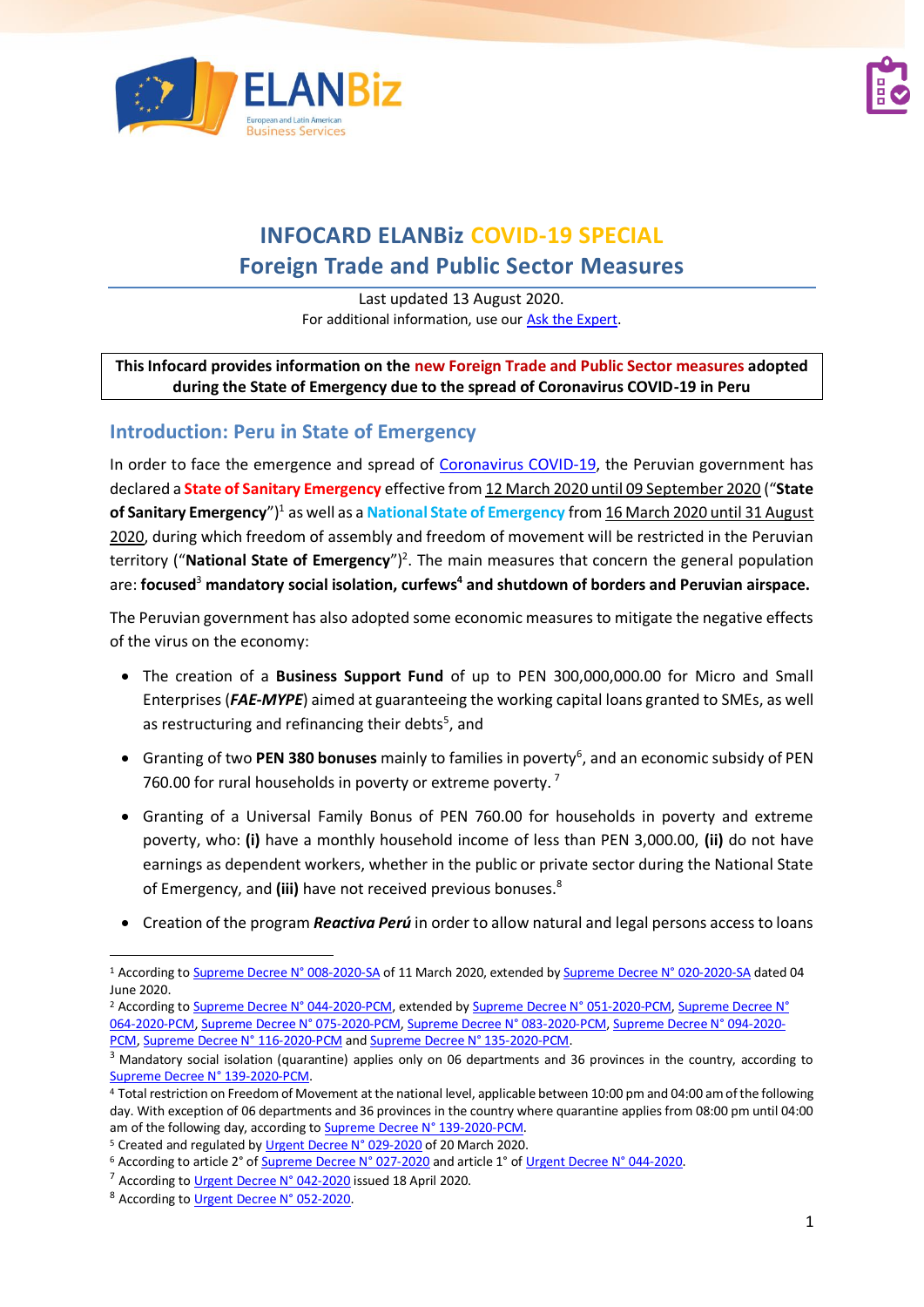

granted by financial entities, with the Peruvian government as guarantor for a total amount of PEN 60,000,000,000.00, so that beneficiaries are able to handle short term payments and obligations with their employees and suppliers.<sup>9</sup>

- Vulnerable families are granted ease of access to acquire, build or improve their own home<sup>10</sup>, under the program "Techo Propio"<sup>11</sup>, by means of anexemption from the requisite of having **savings of at least 0.45 Tax Units (PEN 1,935.00) to access the Family Housing Bonus<sup>12</sup>**, granted by the MI VIVIENDA $^{13}$  fund; until 31 December 2020<sup>14</sup>.
- Granting of an Electricity Bill Bonus of PEN 160.00 per user who: (i) had an average monthly consumption of 125 kWh, between the months of March 2019 and February 2020, and an average monthly consumption not higher than 150 kWh of during the summer season between January – February 2020; or (ii) has a registered autonomous photovoltaic supply as of March 2020.<sup>15</sup>
- The national holiday scheduled for Wednesday 29 July 2020 was rendered ineffective.<sup>16</sup>

In this context, the Peruvian government, through its competent authorities, has adopted measures that concern **Foreign Trade and the Public Sector**, which will be detailed in the following paragraphs.

## **What are the main measures in the area of foreign trade?**

The measures taken mainly consist of: **(1)** the **non-restriction of Foreign Trade operations, (2) nonrestriction of goods loading operations, (3) temporary tariff exemption, (4) special treatment for the** issuance of **certificates of origin**, and **(5)** the **non-application of sanctions and infractions** established in the General Law of Customs.

## **1. Non-Restriction of Foreign Trade Operations**

During the **State of Sanitary Emergency** and **National State of Emergency**, imports and exports of goods **shall not be restricted or limited**. In that regard, foreign trade operators and public entities who participate in these operations must continue to provide services to the users, in order to maintain the

<sup>&</sup>lt;sup>9</sup> Created and regulated by [Legislative Decree N° 1455](https://busquedas.elperuano.pe/download/url/decreto-legislativo-que-crea-el-programa-reactiva-peru-par-decreto-legislativo-no-1455-1865394-1) and its rules of procedure, passed b[y Ministry Resolution N° 134-](https://busquedas.elperuano.pe/download/url/aprueban-el-reglamento-operativo-del-programa-reactiva-peru-resolucion-ministerial-no-134-2020-ef15-1865501-1) [2020-EF/15.](https://busquedas.elperuano.pe/download/url/aprueban-el-reglamento-operativo-del-programa-reactiva-peru-resolucion-ministerial-no-134-2020-ef15-1865501-1)

<sup>&</sup>lt;sup>10</sup> According to Law N° 27829, amended by **Supreme Decree N° 009-2020-VIVIENDA**, the house must have a maximum value of twenty (20) Tax Units (PEN 85,700.00).

<sup>11</sup> A program aimed at family with a monthly household income not exceeding PEN 3,538 to **purchase** and PEN 2,627 to **build** or improve their home, which will have basic services such as electricity, water and sewage.

<sup>12</sup> **The Family Housing Bonus** – **BFH** is a direct subsidy that the State gives a family for free **as a reward for their effort in saving and is not subject to reimbursement**. The value of the Bonus varies according to the modality to which the family applies for: **a)** To **buy** their home the Bonus is **PEN 34,400**, **b)** to **build** their home the Bonus can be **PEN 23,435**, and **c)** to **improve** their home the Bonus is **PEN 9,890**.

<sup>13</sup> The **Mivivienda Fund** is, as its name implies, a **fund** registered with the Ministry of Housing, Construction and Sanitation of the Peruvian government, which is supervised by the Superintendency of Banking, Insurance and AFP (SBS) whose main objective is to finance the acquisition, improvement and construction of housing for vulnerable Peruvian families.

<sup>&</sup>lt;sup>14</sup> According to **Legislative Decree N° 1464** issued 18 April 2020.

<sup>&</sup>lt;sup>15</sup> According t[o Urgent Decree N° 074-2020.](https://busquedas.elperuano.pe/normaslegales/decreto-de-urgencia-que-crea-el-bono-electricidad-en-favor-d-decreto-de-urgencia-n-074-2020-1869131-1/)

<sup>16</sup> According to Article 3° o[f Urgent Decree N° 081-2020.](https://busquedas.elperuano.pe/normaslegales/decreto-de-urgencia-para-dinamizar-las-inversiones-y-los-ser-decreto-de-urgencia-n-081-2020-1869821-1/)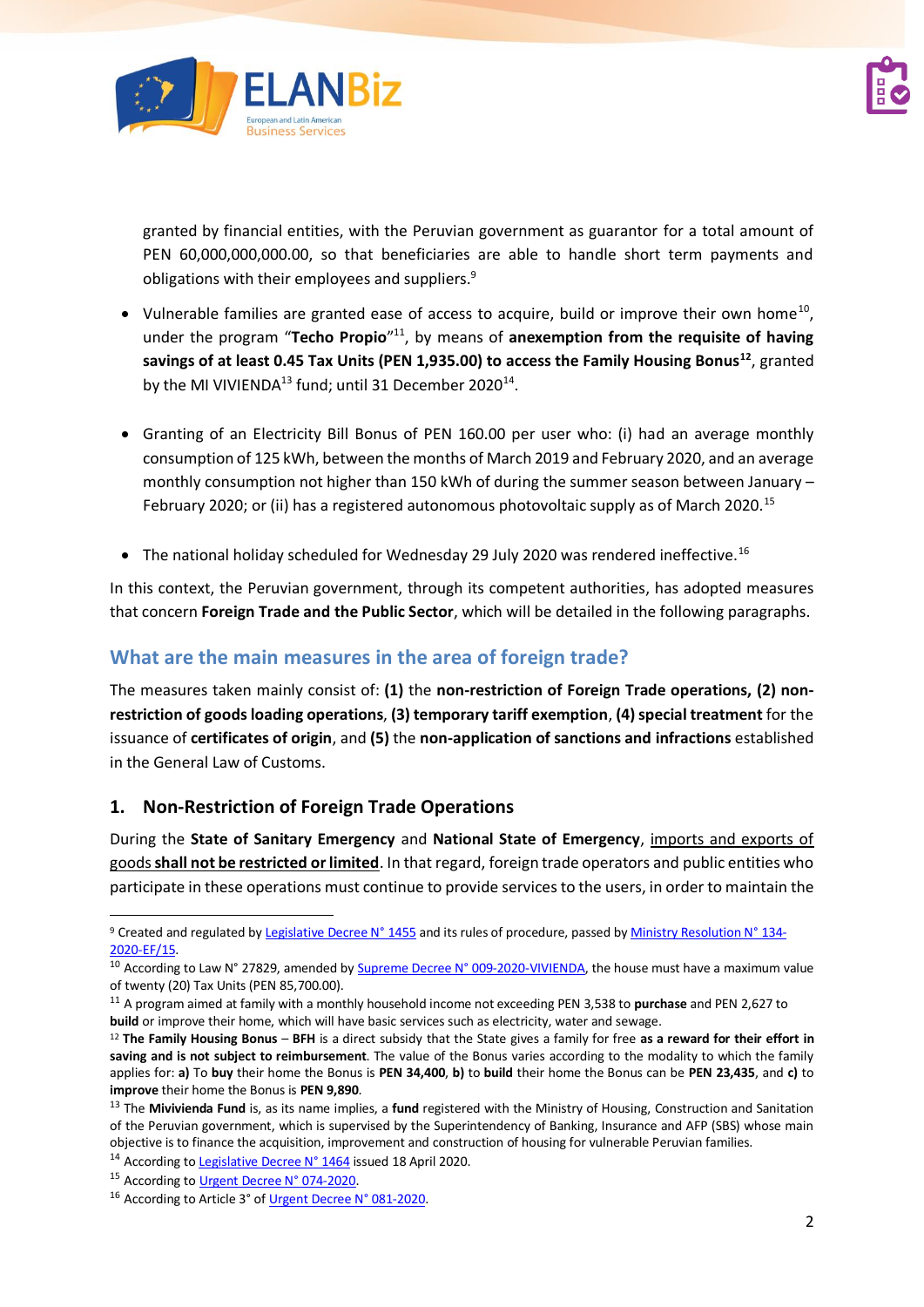

logistic flow of entry into and departure from the country of goods<sup>17</sup>. In practice, however, there could be delays in customs clearance during the period of emergency.

According to [Supreme Decree N° 013-2020-SA](https://busquedas.elperuano.pe/normaslegales/dictan-medidas-temporales-para-asegurar-el-suministro-de-pro-decreto-supremo-no-013-2020-sa-1865474-1/) and its amendment by [Supreme Decree N° 015-2020-](https://busquedas.elperuano.pe/normaslegales/decreto-supremo-que-modifica-el-decreto-supremo-n-013-2020-decreto-supremo-n-015-2020-sa-1865589-3/) [SA,](https://busquedas.elperuano.pe/normaslegales/decreto-supremo-que-modifica-el-decreto-supremo-n-013-2020-decreto-supremo-n-015-2020-sa-1865589-3/) on an exceptional and temporary basis, the export of **certain goods for health protection from Peru to other countries, under any customs regime, will only be possible with prior approval from the Ministry of Health (MINSA**).

## **2. Non-Restriction of Goods Loading Operations**

For that reason, operations and services of cargo and goods transport, as well as related activities, are **100% unrestricted**.

In that regard, the **transportation of all involved personnel** shall not be subject to any kind of restriction or transit impediment, during all 24 hours, in order to ensure the continuity of port operations and all activities necessary for the chain of logistics.<sup>18</sup>

In addition, Ministry Resolution N° [0232-2020-MTC/01.02](https://busquedas.elperuano.pe/normaslegales/autorizan-a-la-direccion-general-de-aeronautica-civil-otorgu-resolucion-ministerial-n-0232-2020-mtc0102-1865037-1/) complemented by Notice N° [014-2020-APN](https://www.apn.gob.pe/site/wp-content/uploads/2020/03/pdf/EQWSAU63XQ4NIK0STFDBC8EMKCWZZDRB9IVY.pdf) issued on 20 March 2020 by the National Port Authority (APN), has determined that the following **activities shall be considered as related to cargo transport operations** (whether by air, sea, land or rail), and are also not subject to any kind of restriction during the Sanitary State of Emergency and the National State of Emergency:

| <b>ACTIVITIES RELATED TO CARGO TRANSPORT OPERATIONS19</b> |           |                                                 |
|-----------------------------------------------------------|-----------|-------------------------------------------------|
| Port infrastructure managers of public and                | $\bullet$ | Port workers, regardless of their specialty,    |
| private ownership.                                        |           | including drivers for the removal of rolling    |
| General agencies.                                         |           | stock from port terminals.                      |
| Maritime, rive and lake agencies.                         |           | Stowage and unloading.                          |
| Customs brokers.                                          |           | • Workers under other labor regimes applicable  |
| Loading agencies.                                         |           | to port companies and managers.                 |
| Cargo transport companies.                                |           | Transport of merchandise.                       |
| Postal service companies.                                 |           | Loading and unloading companies and/or          |
| Warehouses.                                               |           | cooperatives.                                   |
| Establishment of the importer or exporter, or             |           | Providers of port services such as: sea pilots, |
| place they use for unloading and loading of               |           | scuba diving, ship provisioning,<br>towing,     |
| merchandise, respectively.                                |           | mooring and unmooring of vessels, waste         |
| Other foreign trade operators.                            |           | collection, fuel supply.                        |

#### **ACTIVITIES RELATED TO CARGO TRANSPORT OPERATIONS**

<sup>&</sup>lt;sup>17</sup> According to Article 8°, sub-section 8.3 o[f Supreme Decree N° 044-2020-PCM.](https://cdn.www.gob.pe/uploads/document/file/566448/DS044-PCM_1864948-2.pdf)

<sup>18</sup> According t[o Notice N° 014-2020-APN.](https://www.apn.gob.pe/site/wp-content/uploads/2020/03/pdf/EQWSAU63XQ4NIK0STFDBC8EMKCWZZDRB9IVY.pdf)

<sup>&</sup>lt;sup>19</sup> According t[o Ministry Resolution N° 0238-2020-MTC/01.02](https://busquedas.elperuano.pe/normaslegales/modifican-el-articulo-4-de-la-rm-n-0232-2020-mtc0102-r-resolucion-ministerial-n-0238-2020-mtc0102-1865338-1/) which amends Article 4° of [Ministry Resolution N°](https://busquedas.elperuano.pe/normaslegales/autorizan-a-la-direccion-general-de-aeronautica-civil-otorgu-resolucion-ministerial-n-0232-2020-mtc0102-1865037-1/) 0232-2020-[MTC/01.02.](https://busquedas.elperuano.pe/normaslegales/autorizan-a-la-direccion-general-de-aeronautica-civil-otorgu-resolucion-ministerial-n-0232-2020-mtc0102-1865037-1/)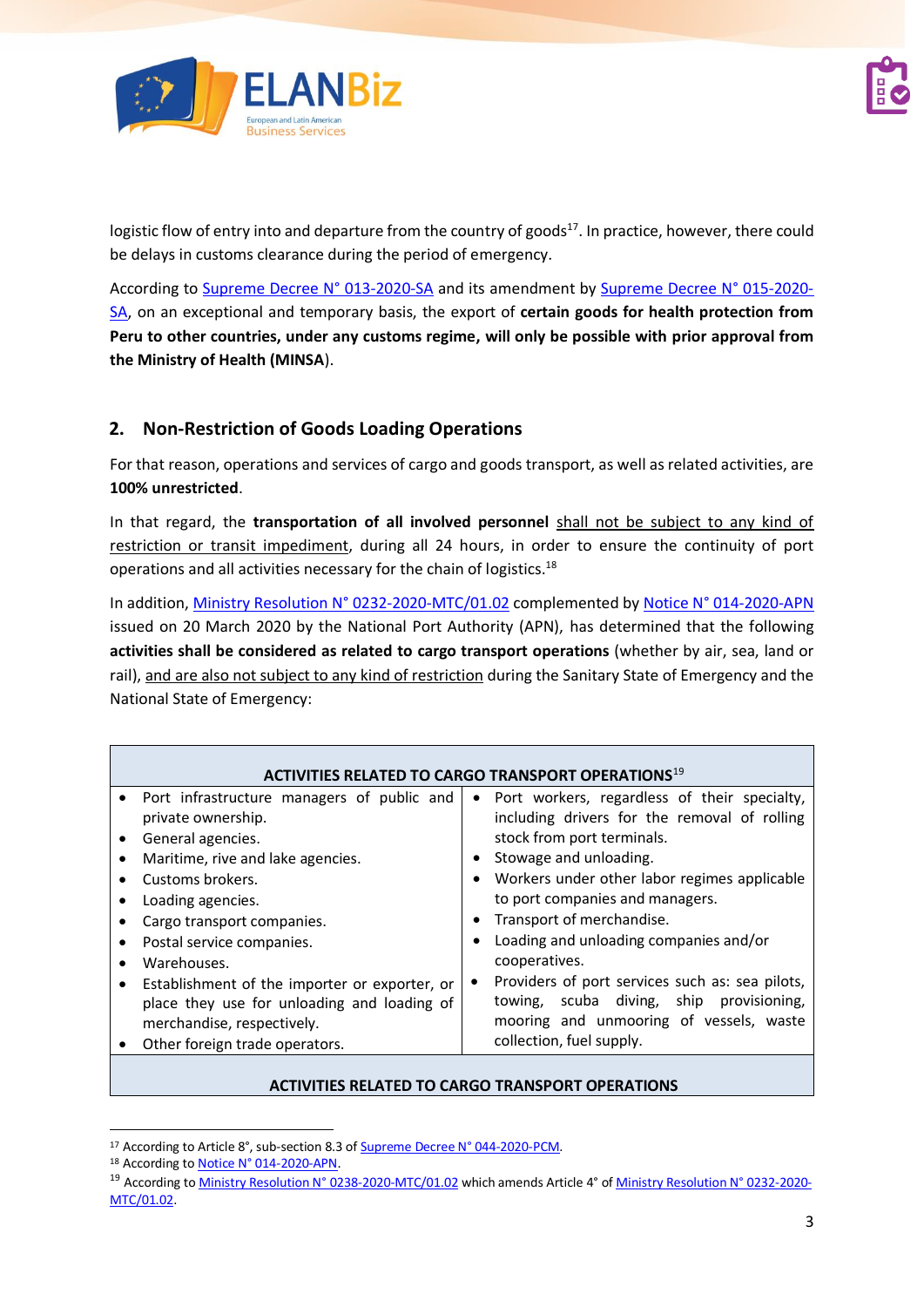

| $\bullet$ | Logistics operators.<br>Customs' seals providers.<br>Packaging material providers.<br>Pallet providers.<br>Vehicle custody and loading companies.<br>Cargo and ship inspectors.<br>Document delivery services.<br>Fast delivery services (courier).<br>Tow trucks and cranes.<br>Vehicle maintenance shops.<br>Others related to services and activities within<br>the international chain of logistics and all other<br>norms and provisions issued through the<br>Branch during the<br>οf<br>Executive<br>state<br>emergency. Workers under other labor regimes<br>related to port managers and companies. | ٠ | Cargo fumigation companies.<br>Companies related to the treatment, handling<br>and accommodation of cargo.<br>Consignees and cargo owners, including goods<br>that are not prime necessities, only for the<br>purpose of transporting their merchandise for<br>storage.<br>Transport of full and empty containers.<br>Cargo transport in general, solid and liquid<br>bulk, fractioned or loose, rolling stock.<br>Contractor and subcontractor companies,<br>which provide engineering services and/or<br>provision of construction material or similar,<br>for the execution of port infrastructure works<br>intended to provide public services therein. |
|-----------|--------------------------------------------------------------------------------------------------------------------------------------------------------------------------------------------------------------------------------------------------------------------------------------------------------------------------------------------------------------------------------------------------------------------------------------------------------------------------------------------------------------------------------------------------------------------------------------------------------------|---|-------------------------------------------------------------------------------------------------------------------------------------------------------------------------------------------------------------------------------------------------------------------------------------------------------------------------------------------------------------------------------------------------------------------------------------------------------------------------------------------------------------------------------------------------------------------------------------------------------------------------------------------------------------|
|           |                                                                                                                                                                                                                                                                                                                                                                                                                                                                                                                                                                                                              |   |                                                                                                                                                                                                                                                                                                                                                                                                                                                                                                                                                                                                                                                             |

### **3. Temporary Tariff Exemption**

By means of [Supreme Decree N° 051-2020-EF](https://cdn.www.gob.pe/uploads/document/file/566383/DS051_2020EF.pdf) issued on 28 March 2020 and later extended by Single [Annex](https://cdn.www.gob.pe/uploads/document/file/572375/anexo1_DS0592020EF_.pdf) t[o Supreme Decree N° 059-2020-EF,](https://busquedas.elperuano.pe/normaslegales/sustituyen-el-anexo-1-del-decreto-supremo-n-051-2020-ef-que-decreto-supremo-no-059-2020-ef-1865203-6/) SUNAT published a **list of national sub-headings for certain merchandises that are subject to a temporary Ad Valorem CIF import duty of 0%**, as such merchandises are considered necessary to mitigate the problems associated with the **State of Sanitary Emergency**. These provisions have also established that once the State of Sanitary Emergency expires, the customs duties of the national sub-headings benefitting from this reduction shall return to the rates of 6% and 11%, as applicable.

## **4. Special Treatment for the Issuance of Certificates of Origin and Phyto and Zoosanitary Export Certificates**

The General Directorate of Foreign Trade of the Ministry of Foreign Trade, sent a [Notice](https://www.gob.pe/institucion/mincetur/noticias/111589-mincetur-busca-que-exportadores-peruanos-continuen-realizando-envios-sin-contratiempos) on 29 March 2020 stating that, as of that date, the following countries **accept scanned copies of the certificates of origin**: China, the European Union, Costa Rica, Uruguay, Colombia, Chile, Bolivia and Japan. Concerning the Free Trade Agreements with the United States, Canada and South Korea, the procedure for origin certification consists in self-certification. Thus, the signature of a certification entity is unnecessary. Only the signature of the exporter, manufacturer or importer is required, depending on what is established in the respective trade agreement. Likewise, European and Peruvian health authorities have mutually agreed to accept scanned copies of the phyto and zoosanitary certificates; in order to address the difficulties associated with submitting the original copies of these documents, due to the international restrictions to air travel derived from COVID-19.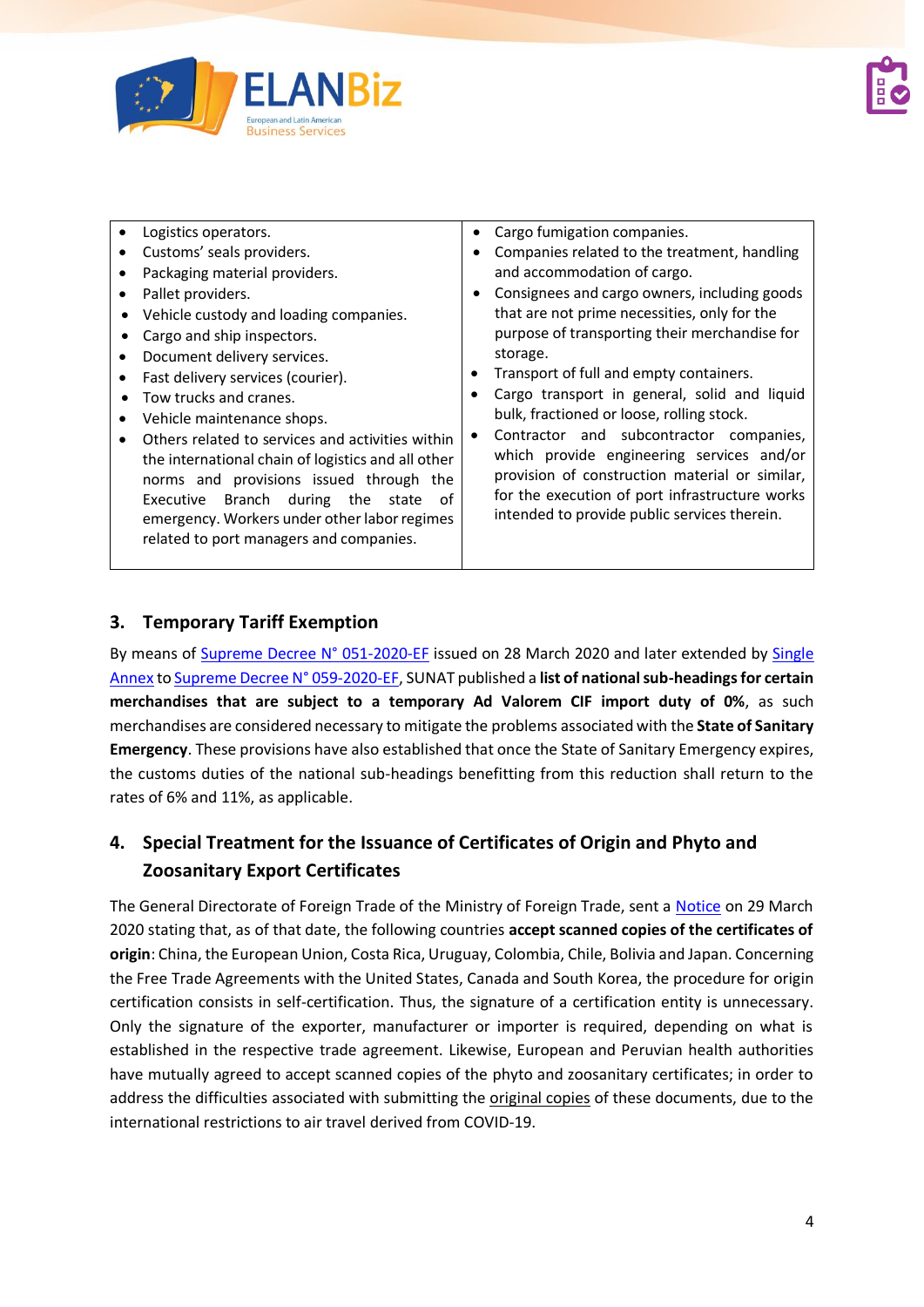

## **5. Non-Application of sanctions and infractions (General Law of Customs)**

SUNAT has issued the [Resolution of the Attached National Superintendence](http://www.sunat.gob.pe/legislacion/superAdjunta/rsnata/2020/RSNAA-006-2020.pdf) N° 006-2020- [SUNAT/300000,](http://www.sunat.gob.pe/legislacion/superAdjunta/rsnata/2020/RSNAA-006-2020.pdf) which determines that the sanctions and infractions established in the General Law of Customs shall not be applied, provided that **all of the following conditions are met**: **a)** The infractions must be established in the [Single Annex to the Resolution of the Attached](https://busquedas.elperuano.pe/normaslegales/aprueban-facultad-discrecional-para-no-determinar-ni-sancion-resolucion-n-006-2020-sunat300000-1865082-1/) National Superintendence [N° 006-2020-SUNAT/300000,](https://busquedas.elperuano.pe/normaslegales/aprueban-facultad-discrecional-para-no-determinar-ni-sancion-resolucion-n-006-2020-sunat300000-1865082-1/) **b)** The infraction must have occurred between 12 March 2020 and 09 June 2020, **c)** The infraction must have been committed by a foreign trade operator, intervening operator or third party as established by the [Single Annex to the Resolution of the Attached National](https://busquedas.elperuano.pe/normaslegales/aprueban-facultad-discrecional-para-no-determinar-ni-sancion-resolucion-n-006-2020-sunat300000-1865082-1/)  Superintendence [N° 006-2020-SUNAT/300000,](https://busquedas.elperuano.pe/normaslegales/aprueban-facultad-discrecional-para-no-determinar-ni-sancion-resolucion-n-006-2020-sunat300000-1865082-1/) and **d)** the omitted or correct information has been either communicated or registered.

Later, by means of [Resolution of the Attached National Superintendence of Customs N° 013-2020-](https://busquedas.elperuano.pe/normaslegales/aprueban-facultad-discrecional-para-no-determinar-ni-sancion-resolucion-n-013-2020-sunat300000-1869776-1/) [SUNAT/300000,](https://busquedas.elperuano.pe/normaslegales/aprueban-facultad-discrecional-para-no-determinar-ni-sancion-resolucion-n-013-2020-sunat300000-1869776-1/) SUNAT decided not to file nor apply sanctions against infractions established in the General Law of Customs in the Custom municipalities of Chimbote, Mollendo, Pisco, Puerto Maldonado and Tarapoto, as long as the following criteria are **entirely** met: **a)** The infraction must have been committed between 01 July 2020 and 12 July 2020 and must be contained in Annex I of [Resolution of](https://busquedas.elperuano.pe/normaslegales/aprueban-facultad-discrecional-para-no-determinar-ni-sancion-resolucion-n-013-2020-sunat300000-1869776-1/)  [the Attached National Superintendence of Customs N° 013-2020-SUNAT/300000,](https://busquedas.elperuano.pe/normaslegales/aprueban-facultad-discrecional-para-no-determinar-ni-sancion-resolucion-n-013-2020-sunat300000-1869776-1/) or the infraction must have been committed between 13 July 2020 and 31 July 2020 and be contained in Annex II of [Resolution of the Attached National Superintendence of Customs N° 013-2020-SUNAT/300000,](https://busquedas.elperuano.pe/normaslegales/aprueban-facultad-discrecional-para-no-determinar-ni-sancion-resolucion-n-013-2020-sunat300000-1869776-1/) **b)** The infraction must have been committed by a foreign trade operator, intervening operator or third party established in Annexes I and II o[f Resolution of the Attached National Superintendence of Customs N°](https://busquedas.elperuano.pe/normaslegales/aprueban-facultad-discrecional-para-no-determinar-ni-sancion-resolucion-n-013-2020-sunat300000-1869776-1/)  [013-2020-SUNAT/300000,](https://busquedas.elperuano.pe/normaslegales/aprueban-facultad-discrecional-para-no-determinar-ni-sancion-resolucion-n-013-2020-sunat300000-1869776-1/) **c)** The infraction was notified or registered with the entity, with the correct or omitted information.

Lastly, by means of [Resolution of the Attached National Superintendence of Customs N° 016-2020-](http://www.sunat.gob.pe/legislacion/superAdjunta/rsnata/2020/RSNAA-016-2020.pdf) [SUNAT/300000,](http://www.sunat.gob.pe/legislacion/superAdjunta/rsnata/2020/RSNAA-016-2020.pdf) SUNAT decided not to file nor apply sanctions against infractions established in the General Law of Customs in the Custom municipalities of Chimbote, Mollendo, Pisco, Puerto Maldonado and Tarapoto, as long as the following criteria are **entirely** met: **a)** The infraction must be contained in the Single Annex to [Resolution the Attached National Superintendence of Customs N° 016-2020-](http://www.sunat.gob.pe/legislacion/superAdjunta/rsnata/2020/RSNAA-016-2020.pdf) [SUNAT/300000,](http://www.sunat.gob.pe/legislacion/superAdjunta/rsnata/2020/RSNAA-016-2020.pdf) and must have been committed between 01 August 2020 and 31 August 2020, or, in the case of infractions classified as P44 under the List of Sanctions, the merchandise must have arrived by 31 August 2020; **b)** The infraction must have been committed by a foreign trade operator, intervening operator or third party established in the Single Annex to [Resolution the Attached National](http://www.sunat.gob.pe/legislacion/superAdjunta/rsnata/2020/RSNAA-016-2020.pdf)  [Superintendence of Customs N° 016-2020-SUNAT/300000;](http://www.sunat.gob.pe/legislacion/superAdjunta/rsnata/2020/RSNAA-016-2020.pdf) and **c)** The infraction was notified or registered with the entity, with the correct or omitted information.

## **What are the main measures concerning the public sector?**

It is important for operators and investors to be aware of the main public sector measures which involve outstanding procedures, as well as of the services by public entities that play a role in the development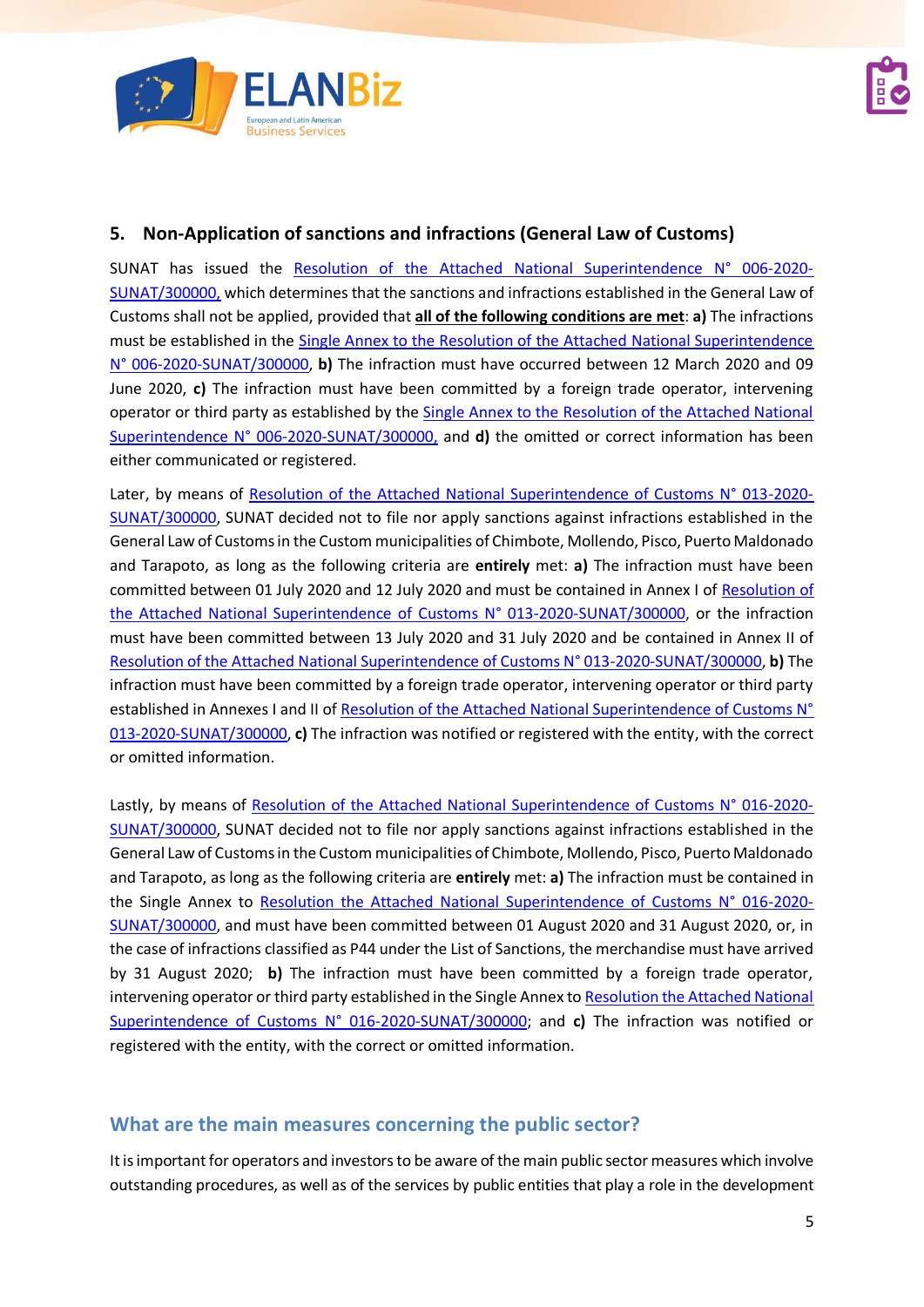

of their activities. These measures consist mainly of: **(1)** the **suspension of all deadlines on administrative procedures** and **(2)** the **Flexibilization of requisites for Business Licenses** and **(3)** the **main measures adopted by specific public entities.**

### **1. Suspension of all Deadlines on Administrative Procedures**

**Effective on 16 March 2020, all deadlines applicable to administrative procedures, subject to positive or negative silence, were suspended until 10 June 2020**; with the exception of those issued by competent authorities who reached a decision but for which the notification was still pending.<sup>20</sup>

In addition, the **calculation of maximum terms applicable to all administrative procedures, and any other type of procedure, was suspended, effective from 21 March 2020 until 10 June 2020 <sup>21</sup>** ; including procedures regulated by laws and special provisions, subject to maximum terms, taking place before any public sector entity.

#### **2. Flexibilization of requisites for Business Licenses**

In Peru, companies require a Business License, issued by a local government (municipality) in order to carry out economic activities in a determined physical establishment.<sup>22</sup> In that regard, the requisites to obtain such a title and/or request a change of business line has been relaxed according to the following details: 23

| $N^{\circ}$ | <b>BUILDING RISK LEVEL</b> |                | <b>BENEFITS</b>                                                                                                                                                                                                                                     |
|-------------|----------------------------|----------------|-----------------------------------------------------------------------------------------------------------------------------------------------------------------------------------------------------------------------------------------------------|
| 01          | <b>LOW OR MEDIUM</b>       | $\bullet$<br>٠ | Applications for change of business line shall be<br>subject to automatic approval;<br>The beneficiary who decides to change business line<br>may undertake refurbishment and/or conditioning<br>Works in order to accommodate the establishment to |
|             |                            |                | the new business line; $24$                                                                                                                                                                                                                         |
|             |                            |                | The application for business license shall be subject<br>to automatic approval;<br>The maximum term for the issuance and notification<br>of the license shall be two (02) business days.                                                            |
|             |                            |                |                                                                                                                                                                                                                                                     |

<sup>&</sup>lt;sup>20</sup> According to the Second Final Complementary Provision of [Urgent Decree](https://cdn.www.gob.pe/uploads/document/file/566447/DU026-20201864948-1.pdf) N° 026-2020, extended by Supreme Decree N° [087-2020-PCM.](https://busquedas.elperuano.pe/normaslegales/decreto-supremo-que-dispone-la-prorroga-de-la-suspension-del-decreto-supremo-n-087-2020-pcm-1866569-1/)

<sup>&</sup>lt;sup>21</sup> According to Article 28° o[f Urgent Decree](https://cdn.www.gob.pe/uploads/document/file/569095/DU029_2020.pdf) N° 029-2020, extended b[y Supreme Decree N° 087-2020-PCM.](https://busquedas.elperuano.pe/normaslegales/decreto-supremo-que-dispone-la-prorroga-de-la-suspension-del-decreto-supremo-n-087-2020-pcm-1866569-1/)

<sup>22</sup> Conforme al Artículo 3° de la Ley N° 28976.

<sup>&</sup>lt;sup>23</sup> According t[o Legislative Decree N° 1497.](https://busquedas.elperuano.pe/normaslegales/decreto-legislativo-que-establece-medidas-para-promover-y-fa-decreto-legislativo-n-1497-1866211-4/)

<sup>&</sup>lt;sup>24</sup> So long as these Works do not increase the risk level of the building to High or Very High.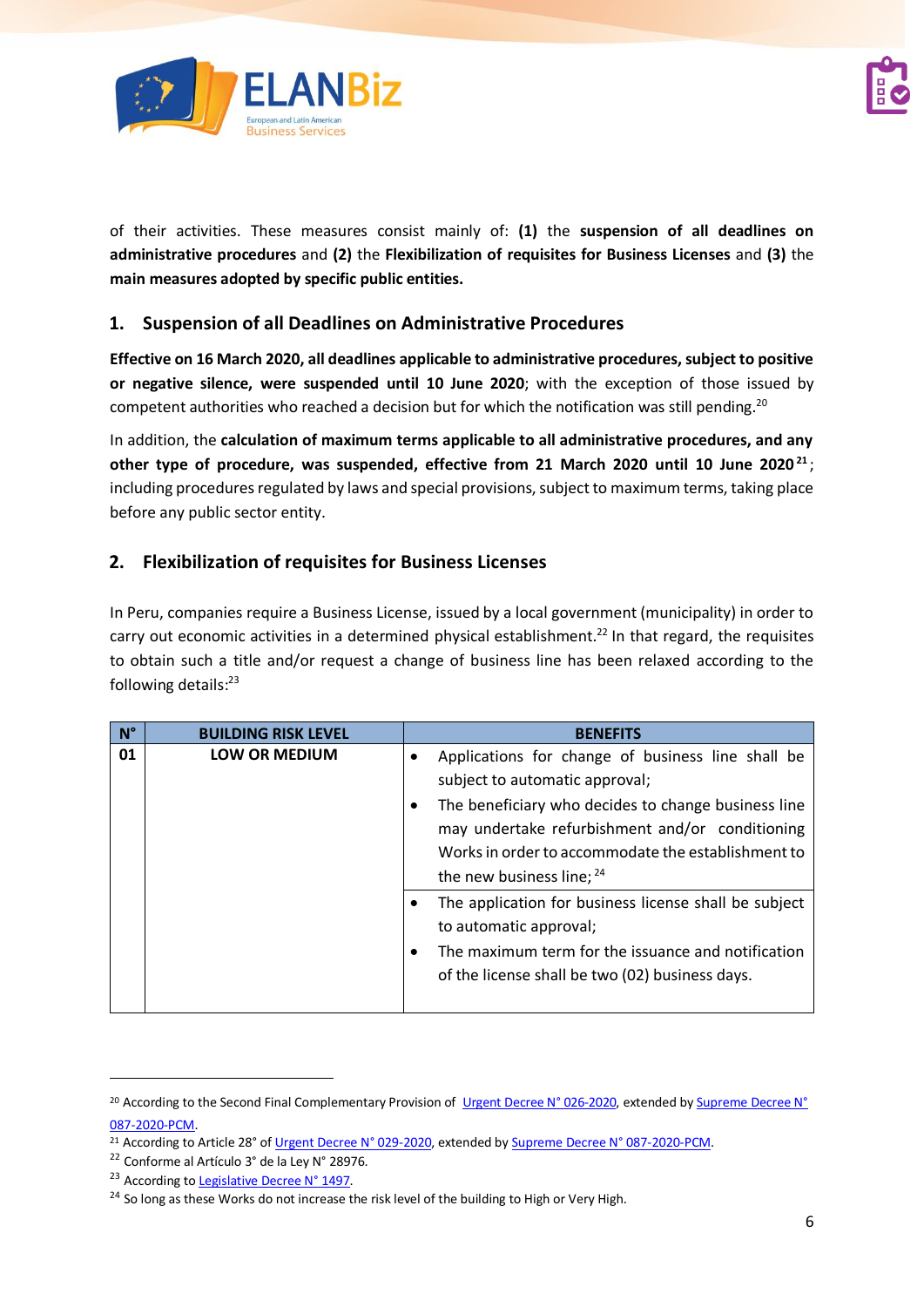

| N° | <b>BUILDING RISK LEVEL</b> | <b>BENEFITS</b>                                                                                                                                                                                                                 |
|----|----------------------------|---------------------------------------------------------------------------------------------------------------------------------------------------------------------------------------------------------------------------------|
| 02 | <b>HIGH OR VERY HIGH</b>   | The application for business license shall be subject<br>to prior evaluation and positive administrative<br>silence;<br>The maximum term for the issuance and notification<br>of the license shall be eight (08) business days. |

#### **3. Main Measures in Specific Public Entities**

Most public entities of the Peruvian government have adopted special measures, including the suspension of in-person service and changes to the terms applicable to their administrative procedures. For a better understanding, we have classified these entities based on their activities. **All of these agencies are essential for European exporters, importers and investors**.

#### *2.1. Public Entities focused on Foreign Trade and Banking*

| <b>PUBLIC ENTITY</b>                                                                                                                                                                                                                                                                                                                                                              | <b>ADOPTED POLICIES</b>                                                                                                                                                                                                                                                                                                                                                                                                                                                                                                                                                                                                                                                                                                                     |
|-----------------------------------------------------------------------------------------------------------------------------------------------------------------------------------------------------------------------------------------------------------------------------------------------------------------------------------------------------------------------------------|---------------------------------------------------------------------------------------------------------------------------------------------------------------------------------------------------------------------------------------------------------------------------------------------------------------------------------------------------------------------------------------------------------------------------------------------------------------------------------------------------------------------------------------------------------------------------------------------------------------------------------------------------------------------------------------------------------------------------------------------|
| <b>NATIONAL SUPERINTENDENCE OF</b><br><b>CUSTOMS AND TAX ADMINISTRATION</b><br>Technical specialized agency, dedicated to<br>collecting and managing the taxes paid to<br>the Peruvian government (with exception<br>of municipal taxes) and which facilitates<br>foreign trade by promoting compliance<br>with customs and tax legislation.                                      | Operations of import and export of goods shall not be<br>٠<br>limited.<br>Tariff exemption for goods belonging to certain national sub-<br>headings: the Ad Valorem CIF Tariff shall be temporarily<br>lowered to 0% during the State of Sanitary Emergency (Single<br>Annex to Supreme Decree N° 059-2020-EF).<br>Non-Application of Infractions and Sanctions established in<br>$\bullet$<br>the General Law of Customs (Resolution N° 006-2020-<br>SUNAT/300000 , Resolution N° 013-2020-SUNAT/300000<br>and Resolution N° 016-2020-SUNAT/300000).                                                                                                                                                                                       |
| SUPERINTENDENCE OF BANKING AND<br><b>INSURANCE (SBS)</b><br>The<br>Superintendence<br>of<br>Banking,<br>Insurance and Private Pension Funds is the<br>charge of regulating<br>body<br>in<br>and<br>supervising the financial, insurance and<br>private pension systems (SPP), as well as<br>preventing<br>detecting<br>and<br>money<br>laundering and the financing of terrorism. | Extension until 31 August 2020 of the deadlines to protest<br>$\bullet$<br>title securities in possession of entities subject to oversight<br>by the SBS. The extension is applicable to all title securities<br>which, as of 11 March 2020, were still within the deadline to<br>protest, and shall extend to all title securities whose deadline<br>2020<br>for<br>protest<br>07<br>until<br>August<br>is<br>(https://busquedas.elperuano.pe/normaslegales/prorrogan-<br>plazo-para-realizar-el-protesto-de-los-titulos-val-resolucion-<br>n-1747-2020-1869353-1/).<br>Approval of the Operating Procedure to allow the<br>exceptional withdrawal of up to 25% of funds from the<br>Private Pension System (SBS Resolution N° 1352-2020). |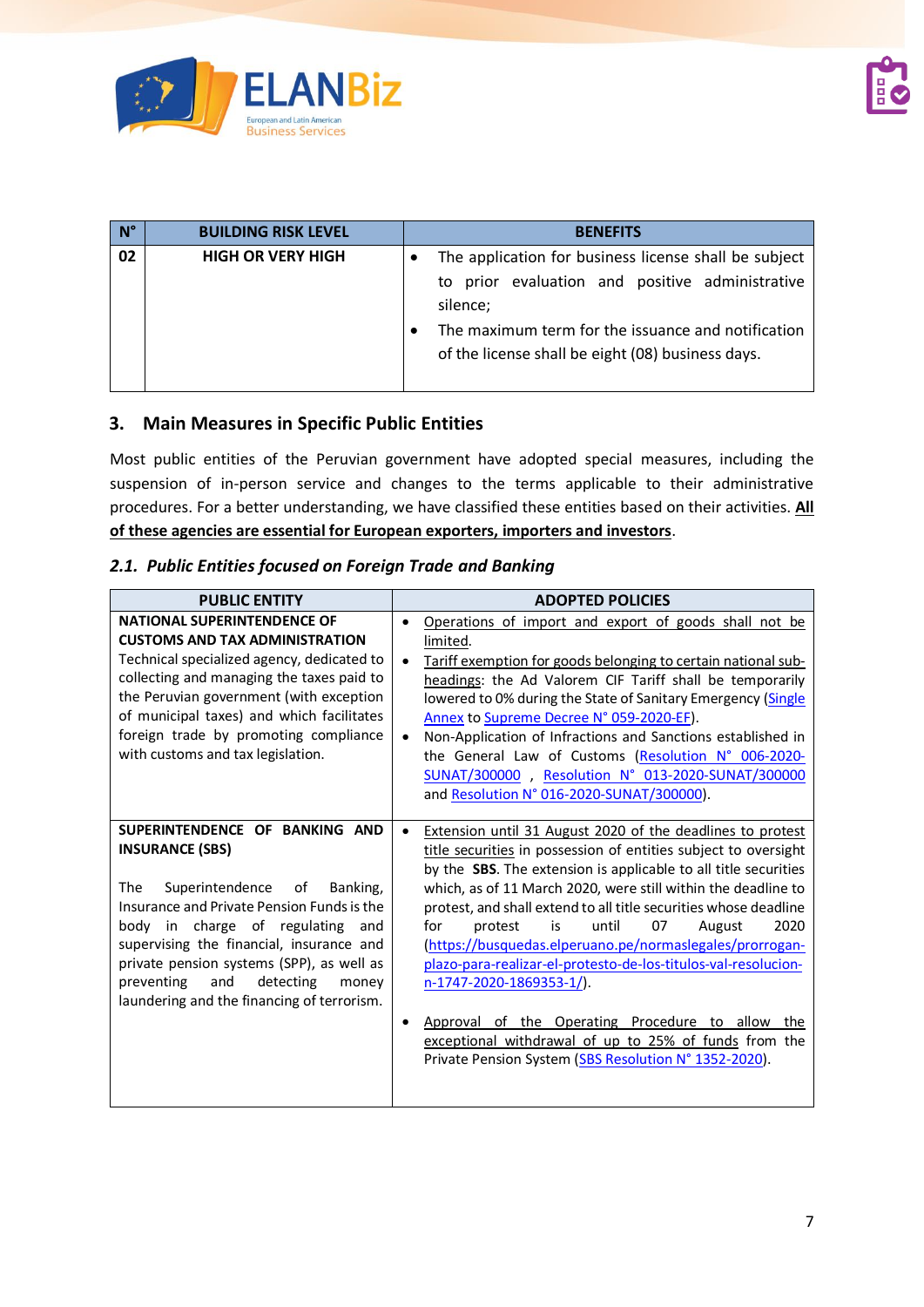

| <b>PUBLIC ENTITY</b>                                                                                                                                                                                                                                                                                                                                                     | <b>ADOPTED POLICIES</b>                                                                                                                                                                                                                                                                                                                                                                                                                                                                                                                                                                                                                                                                                                                                                                                                                                                                                                                                                                                                                                                                                                                                                                                                                                                                                      |
|--------------------------------------------------------------------------------------------------------------------------------------------------------------------------------------------------------------------------------------------------------------------------------------------------------------------------------------------------------------------------|--------------------------------------------------------------------------------------------------------------------------------------------------------------------------------------------------------------------------------------------------------------------------------------------------------------------------------------------------------------------------------------------------------------------------------------------------------------------------------------------------------------------------------------------------------------------------------------------------------------------------------------------------------------------------------------------------------------------------------------------------------------------------------------------------------------------------------------------------------------------------------------------------------------------------------------------------------------------------------------------------------------------------------------------------------------------------------------------------------------------------------------------------------------------------------------------------------------------------------------------------------------------------------------------------------------|
| SUPERINTENDENCE OF BANKING AND<br><b>INSURANCE (SBS)</b><br>The<br>Superintendence<br>of<br>Banking,<br>Insurance and Private Pension Funds is the<br>body in charge of regulating and<br>supervising the financial, insurance and<br>private pension systems (SPP), as well as<br>preventing<br>and<br>detecting<br>money<br>laundering and the financing of terrorism. | Extension until 01 January 2021 of the entry into force of<br>$\bullet$<br>Resolution SBS N° 3329-2019, which establishes the<br>obligation, for subjects obligated to inform the UIF, to keep a<br>Record of Operations and inform the UIF <sup>25</sup> on: (i) financing by<br>discount, (ii) loan and/or credit disbursement, and (iii)<br>national and/or international transfers with correspondent<br>and/or intermediation. <sup>26</sup><br>The calculation of administrative deadlines related to the<br>functions and powers of the SBS was suspended until 31 July<br>2020 (Resolution SBS N° 1259-2020).                                                                                                                                                                                                                                                                                                                                                                                                                                                                                                                                                                                                                                                                                        |
| MINISTRY OF FOREIGN TRADE AND<br><b>TOURISM - MINCETUR</b><br>Agency in charge of determining, guiding,<br>executing, coordinating and overseeing<br>foreign trade policies and tourism in the<br>country.                                                                                                                                                               | Issuance of a form for the registration of foreign tourists in<br>$\bullet$<br>order to monitor their health due to COVID-19. (Notice<br>issued 18 March 2020).<br>Entity informs that during the National State of Emergency<br>$\bullet$<br>foreign trade and cargo transport operations shall be<br>guaranteed, including air, sea, land, railway and river<br>transport (Notice issued 20 March 2020); and publishes the<br>COVID-19 Sectoral Sanitary Protocol for categorized hotels.<br>(Ministry Resolution N° 080-2020-MINCETUR).<br>The Sectoral Sanitary Protocol for Guided Tourism has been<br>issued (Ministry Resolution N° 113-2020-MINCETUR).<br>The Protocol for Customer Service and Filing of Documents<br>has been issued (Ministry Resolution N° 111-2020-<br>MINCETUR).<br>Creation of the Entrepreneurial Support Fund for Tourism<br>SMEs (FAE - Turismo), for an amount of PEN 500'000,000, in<br>order to guarantee work capital credits of SMEs who<br>undertake activities such as lodging, interprovincial land<br>transport of passengers, touristic transportation, tourism<br>and travel agencies, restaurants, outdoor activities,<br>organization of meetings, conventions and events, tourist<br>guidance and productions and commercialization of crafts. <sup>27</sup> |

<sup>&</sup>lt;sup>25</sup> According to Article 3.1 of Law [N° 29038.](http://www.leyes.congreso.gob.pe/Documentos/Leyes/29038.pdf)

<sup>&</sup>lt;sup>26</sup> According to <u>Resolution SBS N° 1743-2020</u>.

<sup>&</sup>lt;sup>27</sup> Created and regulated b[y Urgent Decree](https://busquedas.elperuano.pe/normaslegales/decreto-de-urgencia-que-dicta-medidas-complementarias-destin-decreto-de-urgencia-n-076-2020-1869172-2/) N° 076-2020.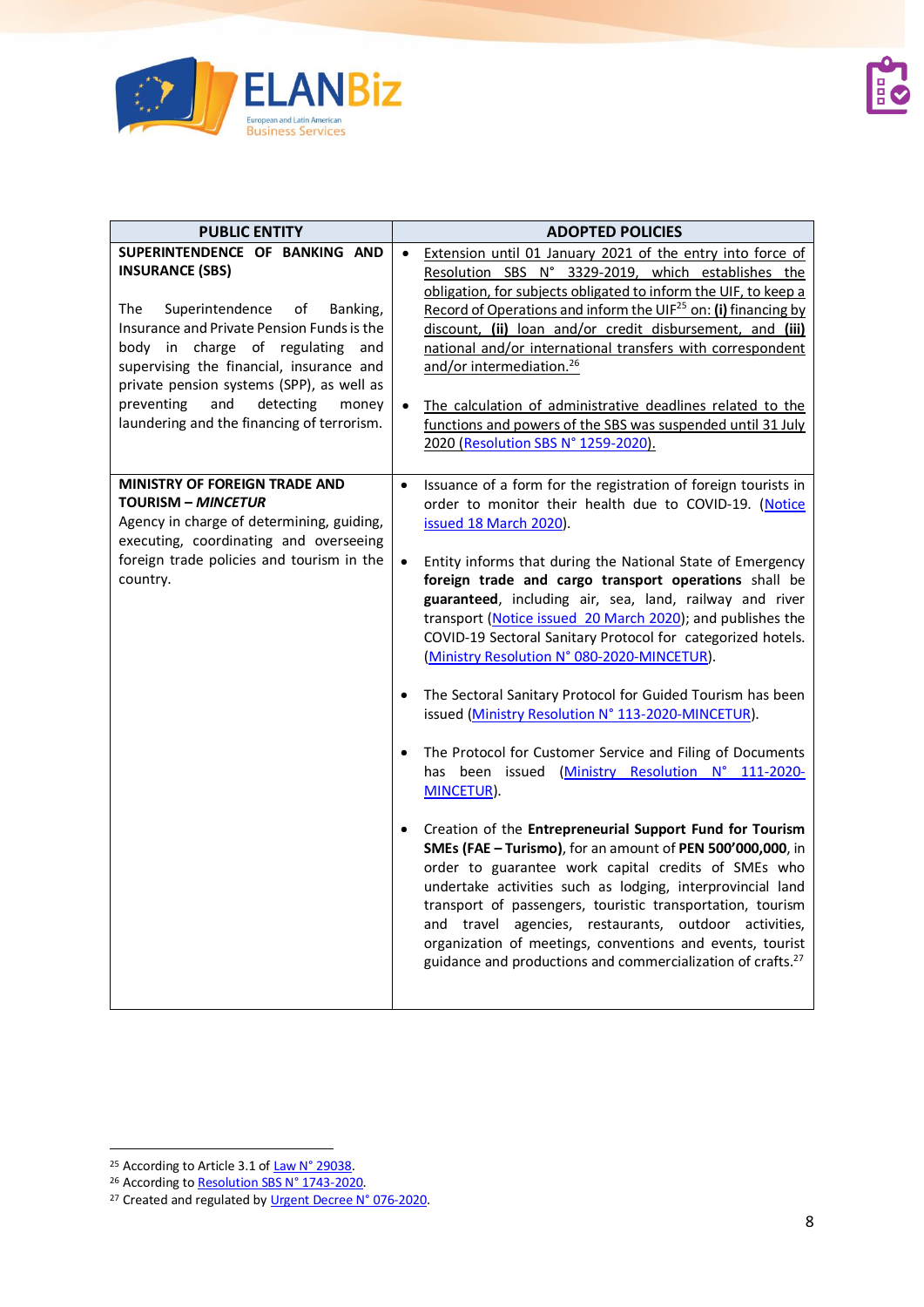

| <b>PUBLIC ENTITY</b>                        | <b>ADOPTED POLICIES</b>                                           |
|---------------------------------------------|-------------------------------------------------------------------|
| <b>BANK FOR THE DEVELOPMENT OF PERU</b>     | the National Government Program<br>Creation<br>for for<br>of      |
| (COFIDE)                                    | Guaranteeing the Financing of Agro Business (FAE - AGRO), for     |
| Institution dedicated to granting financing | up to the sum of PEN 2,000,000,000, in order to guarantee         |
| for natural and legal persons dedicated to  | working capital credits for farmers dedicated to family farming   |
| production and service activities, through  | as defined by Law N° 30355 (Law for the Promotion and             |
| companies and entities of the financial     | Development of Family Farming), in order to ensure the            |
| system and entities dedicated to the        | agricultural campaign of 2020-2021, as well as the supply of food |
| promotion of rural economic activities.     | at the national level. <sup>28</sup>                              |
|                                             |                                                                   |

## *2.2. Public Entities focused on Registries and Authorizations*

| <b>PUBLIC ENTITY</b>                                                                                                                                                                                                                                                                                                                   | <b>ADOPTED POLICIES</b>                                                                                                                                                                                                                                                                                                                                                                                                                                                                                                                                                                 |
|----------------------------------------------------------------------------------------------------------------------------------------------------------------------------------------------------------------------------------------------------------------------------------------------------------------------------------------|-----------------------------------------------------------------------------------------------------------------------------------------------------------------------------------------------------------------------------------------------------------------------------------------------------------------------------------------------------------------------------------------------------------------------------------------------------------------------------------------------------------------------------------------------------------------------------------------|
| <b>GENERAL DIRECTORATE OF MEDICINES,</b><br><b>CONSUMABLES AND DRUGS - DIGEMID</b><br>Technical institution dedicated to proposing and<br>evaluating policies on pharmaceuticals, medical<br>devices, sanitary products and pharmaceutical<br>establishments, including intellectual property<br>aspects and international agreements. | Applications concerning the individual processing of<br>$\bullet$<br>medicine, registries and amendments to the<br>Sanitary Registry of pharmaceutical products<br>related to the prevention, diagnosis and treatment of<br>COVID-19, submitted through the VUCE and the<br>special authorizations bureau shall be prioritized<br>(notice issued 17/03/2020).<br>A new Sanitary Directive has been issued for the<br>$\bullet$<br>control and oversight of diagnostic devices in vitro:<br>Anti-body and molecular tests for COVID-19<br>(Sanitary Directive N° 107-MINSA/2020/DIGEMID) |
| <b>GENERAL DIRECTORATE OF ENVIRONMENTAL</b><br><b>HEALTH AND FOOD SAFETY - DIGESA</b><br>Organism working under the Viceministry of<br>Public Health, makes up the National Authority on<br>Environmental Health and Food Safety.                                                                                                      | Suspension of services to the public at the Service<br>$\bullet$<br>Bureau, and of the terms and deadlines applicable to<br>administrative procedures, with the exception of the<br>Single Window for Foreign Trade (VUCE).<br>Entity opens its Digital Reception Bureau to the<br>٠<br>public, in order to receive documents (Notice N° 014-<br>2020-DIGESA/MINSA).                                                                                                                                                                                                                    |
| NATIONAL AGRIFOOD HEALTH AND QUALITY<br><b>SERVICE - SENASA</b><br>Technical Public Institution with official authority<br>on agricultural health, quality of inputs, organic<br>production and agrifood safety among others.                                                                                                          | Physical access to the Service Bureau has been<br>$\bullet$<br>suspended. In its place, the entity has created a<br>Virtual Service Bureau to receive documents (notice<br>issued 16 March 2020).                                                                                                                                                                                                                                                                                                                                                                                       |

<sup>&</sup>lt;sup>28</sup> According t[o Urgent Decree N° 082-2020](https://busquedas.elperuano.pe/normaslegales/decreto-de-urgencia-que-dicta-medidas-complementarias-destin-decreto-de-urgencia-no-082-2020-1870378-1/) amended b[y Urgent Decree](https://busquedas.elperuano.pe/normaslegales/decreto-de-urgencia-que-modifica-el-decreto-de-urgencia-no-0-decreto-de-urgencia-n-089-2020-1873877-2/) N° 089-2020.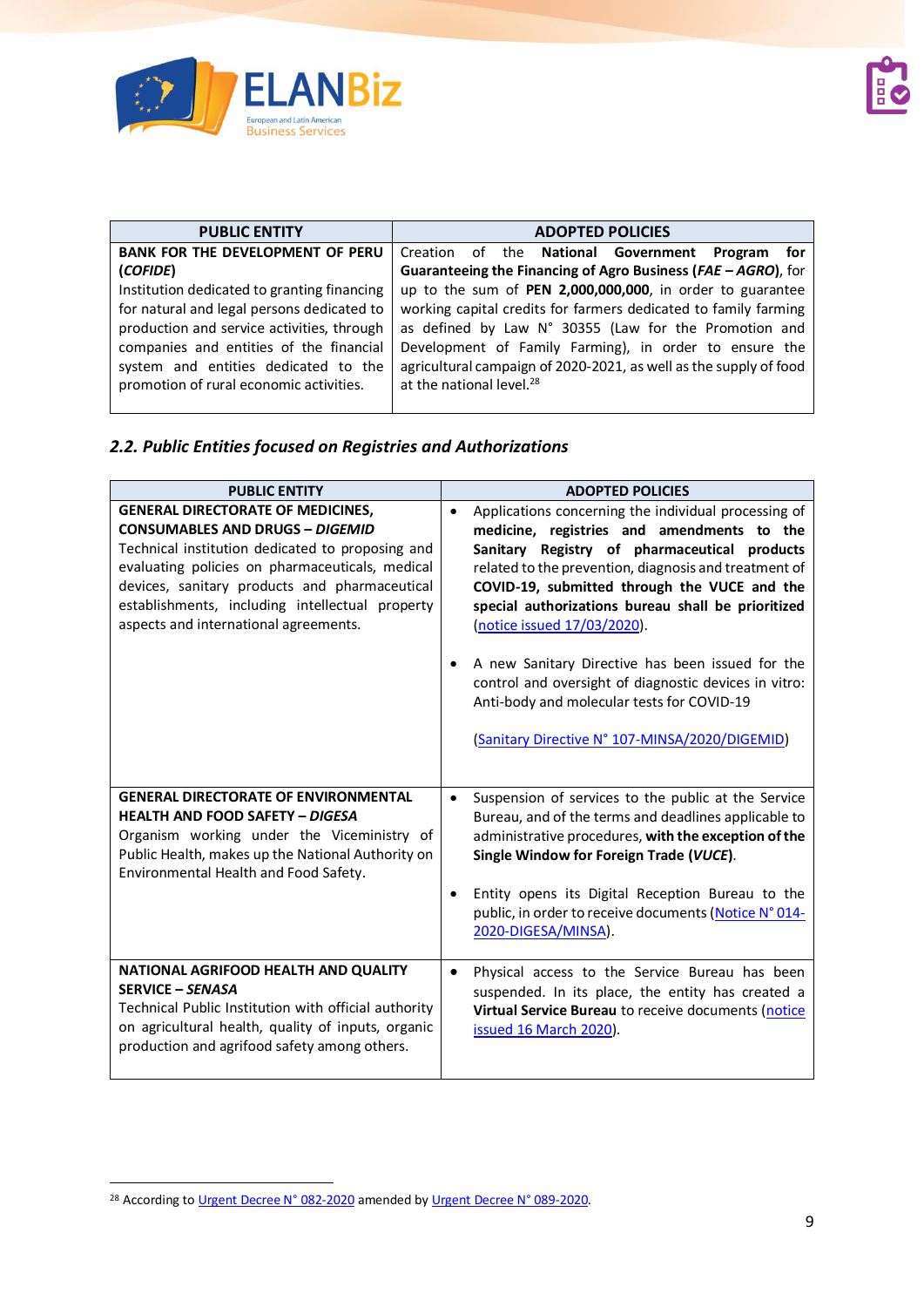

| <b>PUBLIC ENTITY</b>                                                                                                                                                                                                          | <b>ADOPTED POLICIES</b>                                                                                                                                                                                                                                                                                                                                                |
|-------------------------------------------------------------------------------------------------------------------------------------------------------------------------------------------------------------------------------|------------------------------------------------------------------------------------------------------------------------------------------------------------------------------------------------------------------------------------------------------------------------------------------------------------------------------------------------------------------------|
| NATIONAL AGRIFOOD HEALTH AND QUALITY<br><b>SERVICE – SENASA</b><br>Technical Public Institution with official authority<br>on agricultural health, quality of inputs, organic<br>production and agrifood safety among others. | Suspension of imports of live birds, fertile eggs, SPF<br>$\bullet$<br>eggs, poultry meat, and other products which may<br>transmit or serve as vehicle for the avian influenza,<br>coming from the US states of North Carolina and<br>South Carolina. Effective for a period of 180 days<br>from 19 April 2020.<br>Cancellation of all sanitary import permits issued |
|                                                                                                                                                                                                                               | before Directoral Resolution N° 006-2020-MINAGRI-<br>SENASA-DSA went into effect, which allowed the<br>import of live birds, fertile eggs, SPF eggs, poultry<br>meat, and other products which may transmit or<br>serve as vehicle for the avian influenza, coming from<br>the US states of North Carolina and South Carolina.                                         |

## *2.3. Public Entities focused on Public Procurement*

| <b>PUBLIC ENTITY</b>                                                                                                                                                                                                                              | <b>ADOPTED POLICIES</b>                                                                                                                                                                                                                                                                                                                                                                                                                                               |
|---------------------------------------------------------------------------------------------------------------------------------------------------------------------------------------------------------------------------------------------------|-----------------------------------------------------------------------------------------------------------------------------------------------------------------------------------------------------------------------------------------------------------------------------------------------------------------------------------------------------------------------------------------------------------------------------------------------------------------------|
| <b>SUPERVISORY AUTHORITY OF PUBLIC</b><br><b>PROCUREMENT - OSCE</b><br>Supervising entity for public procurement<br>procedures by government entities, in order to<br>ensure transparency, efficiency and competition,<br>in benefit of citizens. | Restart of deadlines for suspended procedures:<br>$\bullet$<br>Effective on 15 May 2020 the calculation of deadlines<br>will resume concerning: a) public tenders summoned<br>before 16 March 2020, b) the date of signature and<br>entry into force of agreements, and c) administrative<br>sanction procedures. (Directoral Resolution N° 006-<br>2020-EF/54.01).                                                                                                   |
|                                                                                                                                                                                                                                                   | <b>Restart of deadlines in Public Tender Summons:</b><br>Effective on 15 May 2020, the calculation of<br>deadlines for public tender summons will restart.<br>(Directoral Resolution N° 006-2020-EF/54.01).<br><b>OSCE passes new Text of Administrative Procedures</b><br>(TUPA). (Supreme Decree N° 106-2020-EF).                                                                                                                                                   |
|                                                                                                                                                                                                                                                   | Public entities will now be able to modify the terms<br>of public tenders, in order to add sanitary protocols.<br>Concerning the execution of public works, they may<br>also establish or increase the delivery of direct<br>advances of up to 15% of the value of the agreement,<br>and up to 25% in the case of advance of materials.<br>(Supreme Decree N° 103-2020-EF).<br>Digital mediums to receive documents have been<br>made available (Notice N° 012-2020). |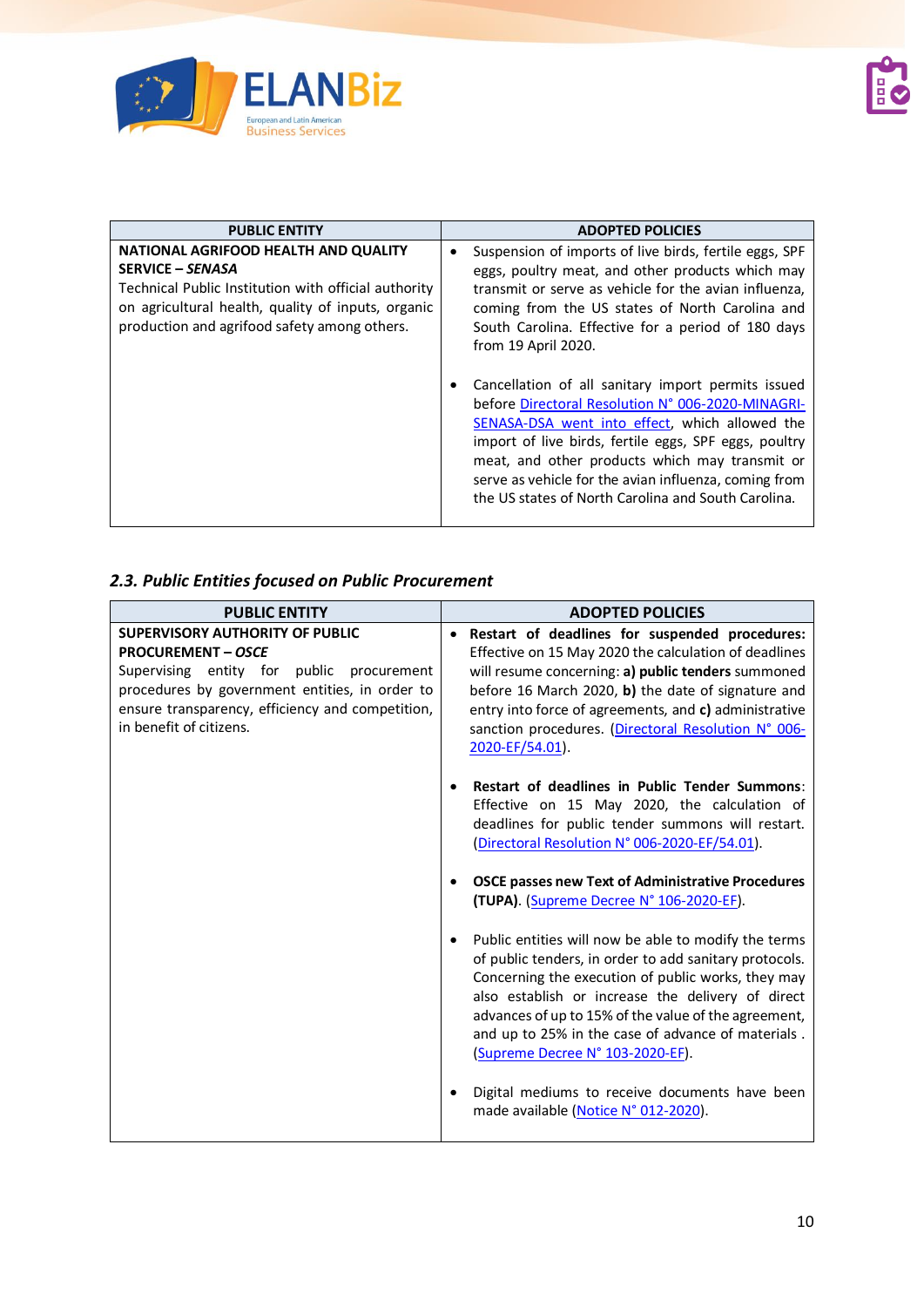

| <b>PUBLIC ENTITY</b>                                                                                                                                                                                                                                 | <b>ADOPTED POLICIES</b>                                                                                                                                                                                                                         |  |
|------------------------------------------------------------------------------------------------------------------------------------------------------------------------------------------------------------------------------------------------------|-------------------------------------------------------------------------------------------------------------------------------------------------------------------------------------------------------------------------------------------------|--|
| <b>SUPERVISORY AUTHORITY OF PUBLIC</b><br><b>PROCUREMENT - OSCE</b><br>entity for public procurement<br>Supervising<br>procedures by government entities, in order to<br>ensure transparency, efficiency and competition,<br>in benefit of citizens. | OSCE resumes the execution of the public works,<br>٠<br>halted during the National State of Emergency, and<br>respective supervision contracts,<br>hired<br>their<br>according to the Law of Public Tender (Supreme<br>Decree N° 101-2020-PCM). |  |

## *2.4. Public Entities focused on Notary Services and Public Registries*

| <b>PUBLIC ENTITY</b>                                                                                                                                                                                                                                                                                                                                                                                                                                                                                                                                                               | <b>ADOPTED POLICIES</b>                                                                                                                                                                                                                                                                                                                                                                                                                                                                                                                                                                                                                                                                                                                                                                                                                                                                                                                                                                                                                                                   |
|------------------------------------------------------------------------------------------------------------------------------------------------------------------------------------------------------------------------------------------------------------------------------------------------------------------------------------------------------------------------------------------------------------------------------------------------------------------------------------------------------------------------------------------------------------------------------------|---------------------------------------------------------------------------------------------------------------------------------------------------------------------------------------------------------------------------------------------------------------------------------------------------------------------------------------------------------------------------------------------------------------------------------------------------------------------------------------------------------------------------------------------------------------------------------------------------------------------------------------------------------------------------------------------------------------------------------------------------------------------------------------------------------------------------------------------------------------------------------------------------------------------------------------------------------------------------------------------------------------------------------------------------------------------------|
| <b>PUBLIC NOTARIES</b><br>Public Officials authorized to verify and certify<br>legal acts, contracts, last wills and testaments,<br>among other documents, as well as out-of-court<br>settlements.                                                                                                                                                                                                                                                                                                                                                                                 | Restart of Notary Activities: the restart of notary<br>$\bullet$<br>activities has been authorized, subject to the<br>approval of sanitary protocols and oversight<br>guidelines by the MINSA and competent sectors<br>(Supreme Decree N° 080-2020-PCM).<br>The Lima School of Notaries declared that the<br>$\bullet$<br>suspension of activities shall continue in zones with<br>high rates of infection, such as La Libertad,<br>Lambayeque, Piura and Tumbes (Press Release of 22<br>May 2020).                                                                                                                                                                                                                                                                                                                                                                                                                                                                                                                                                                       |
| <b>NATIONAL SUPERINTENDENCE OF PUBLIC</b><br><b>REGISTRIES - SUNARP</b><br>Independent decentralized organism of the<br>Justice Sector and supervisory entity of the<br>National System of Public Registries. Its main<br>functions and attributions include issuing policy<br>and technical provisions related to public<br>registries, which make up the National System of<br>Public Registries, as well as planning, organizing,<br>regulating, guiding, coordinating and supervising<br>the registry and publishing of legal acts and<br>agreements in the Public Registries. | Suspension of in-presence services in all of its<br>$\bullet$<br>premises, as well as the suspension of terms and<br>deadlines on all administrative procedures, until in-<br>person services are available again. Notice SUNARP.<br>Response<br>$\bullet$<br>queries<br>through<br>to<br>user<br>consultas@sunarp.gob.pe; this e-mail is available 24<br>hours a day, seven days a week.<br><b>Press release SUNARP</b><br>Power of Attorney certificates shall remain available<br>$\bullet$<br>through its digital channels (by app or the official<br>website). Notice issued on SUNARP Twitter account<br>SUNARP resumes the process of title registry<br>through SID-SUNARP: Effective as of 21 May 2020,<br>registry services at the national level shall resume for<br>titles submitted by notaries. (Notice of 21 May 2020).<br>Effective as of 08 June 2020 users may request, pay<br>$\bullet$<br>and receive, through digital means, registry files from<br>the Real Estate, Legal Persons and Natural Persons<br>registries (Press Release of 01 June 2020). |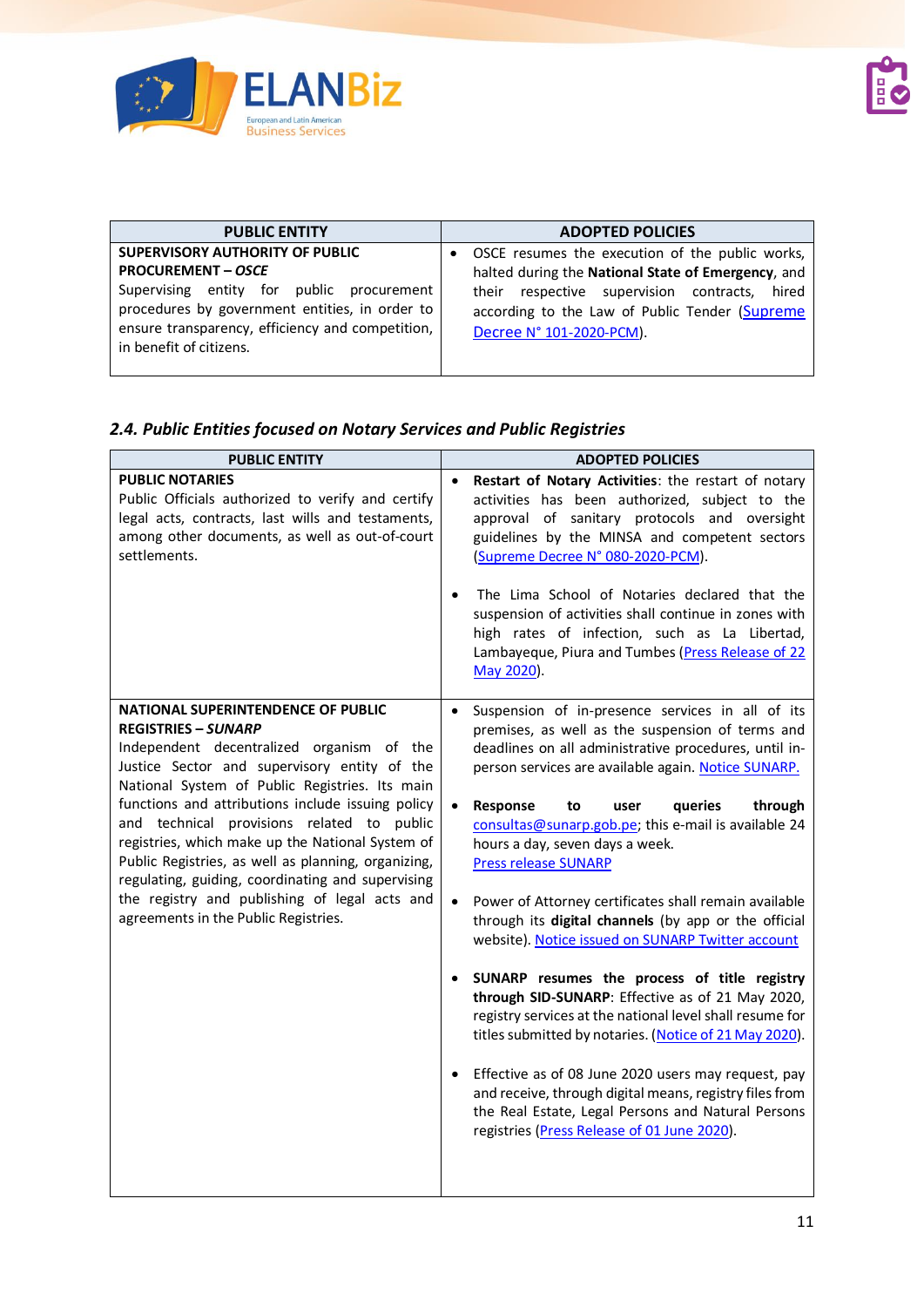

| <b>PUBLIC ENTITY</b>                                                                                                                                                                                                                                                                                                                                                                                                                                                                                                                                                               | <b>ADOPTED POLICIES</b>                                                                                                                                                                                                                                                                                                                                                                                                                                                                                                                                                                                                                                                                                                                                                                                                                                                                                                                                                     |
|------------------------------------------------------------------------------------------------------------------------------------------------------------------------------------------------------------------------------------------------------------------------------------------------------------------------------------------------------------------------------------------------------------------------------------------------------------------------------------------------------------------------------------------------------------------------------------|-----------------------------------------------------------------------------------------------------------------------------------------------------------------------------------------------------------------------------------------------------------------------------------------------------------------------------------------------------------------------------------------------------------------------------------------------------------------------------------------------------------------------------------------------------------------------------------------------------------------------------------------------------------------------------------------------------------------------------------------------------------------------------------------------------------------------------------------------------------------------------------------------------------------------------------------------------------------------------|
| <b>NATIONAL SUPERINTENDENCE OF PUBLIC</b><br><b>REGISTRIES – SUNARP</b><br>Independent decentralized organism of the<br>Justice Sector and supervisory entity of the<br>National System of Public Registries. Its main<br>functions and attributions include issuing policy<br>and technical provisions related to public<br>registries, which make up the National System of<br>Public Registries; as well as planning, organizing,<br>regulating, guiding, coordinating and supervising<br>the registry and publishing of legal acts and<br>agreements in the Public Registries. | Effective as of 24 July 2020, users may submit acts<br>$\bullet$<br>corresponding to the Registry of Last Will and<br>Testaments, Registry of Vehicular Property, Registry<br>of Contracts and Registry of Legal Persons; through<br>the SID-SUNARP system (Resolution of the National<br>Superintendent of Public Registries N° 098-2020-<br>SUNARP/SN).<br>Effective as of 03 August 2020, the issuance of the<br>$\bullet$<br>Property Registry Certificate (CRI) has been<br>authorized through the Online Public Registry Service<br>(SPRL) at the national level (Resolution of the<br>National Superintendent of Public Registries N° 099-<br>2020-SUNARP/SN).<br>Effective as of 10 August 2020, the issuance of the<br>$\bullet$<br>Cadastral Search Certificate has been authorized,<br>through the Online Public Registry Service (SPRL) at<br>the national level (Resolution of the National<br>Superintendent of Públic Registries N° 103-2020-<br>SUNARP/SN). |

## *2.5. Public Entities focused on Immigration*

| <b>PUBLIC ENTITY</b>                                                                                                                                                                                                                                   | <b>ADOPTED POLICIES</b>                                                                                                                                                                                                                                                                                                                                                                                                                                                                                                                                                                                                                                                                                                                                                                                                                                          |
|--------------------------------------------------------------------------------------------------------------------------------------------------------------------------------------------------------------------------------------------------------|------------------------------------------------------------------------------------------------------------------------------------------------------------------------------------------------------------------------------------------------------------------------------------------------------------------------------------------------------------------------------------------------------------------------------------------------------------------------------------------------------------------------------------------------------------------------------------------------------------------------------------------------------------------------------------------------------------------------------------------------------------------------------------------------------------------------------------------------------------------|
| <b>NATIONAL SUPERINTENDENCE OF</b><br><b>IMMIGRATION - MIGRACIONES</b><br>Entity responsible for immigration control,<br>issuance of travel documents and in charge of<br>managing, supervising, regulating and sanctioning<br>immigration activities. | Appointments related to administrative procedures<br>$\bullet$<br>shall be rescheduled until the end of the National<br>State of Emergency (Superintendent Resolution N°<br>000104-2020).<br>Terms and deadlines for administrative procedures<br>٠<br>and overstay fines are suspended, with regard to the<br>regularization of migratory status as established in<br>Article 220° of Supreme Decree N° 007-2017-IN, for<br>up to forty-five (45) calendar days after the end of the<br>National State of Emergency (Superintendent<br>Resolution N° 000104-2020).<br>Extension of special leave permits granted to<br>foreigners, to stay outside the country without losing<br>suspension of administrative<br>and<br>residency,<br>procedures for thirty (30) business days, effective on<br>16 March 2020<br>(Superintendent Resolution N°<br>000104-2020). |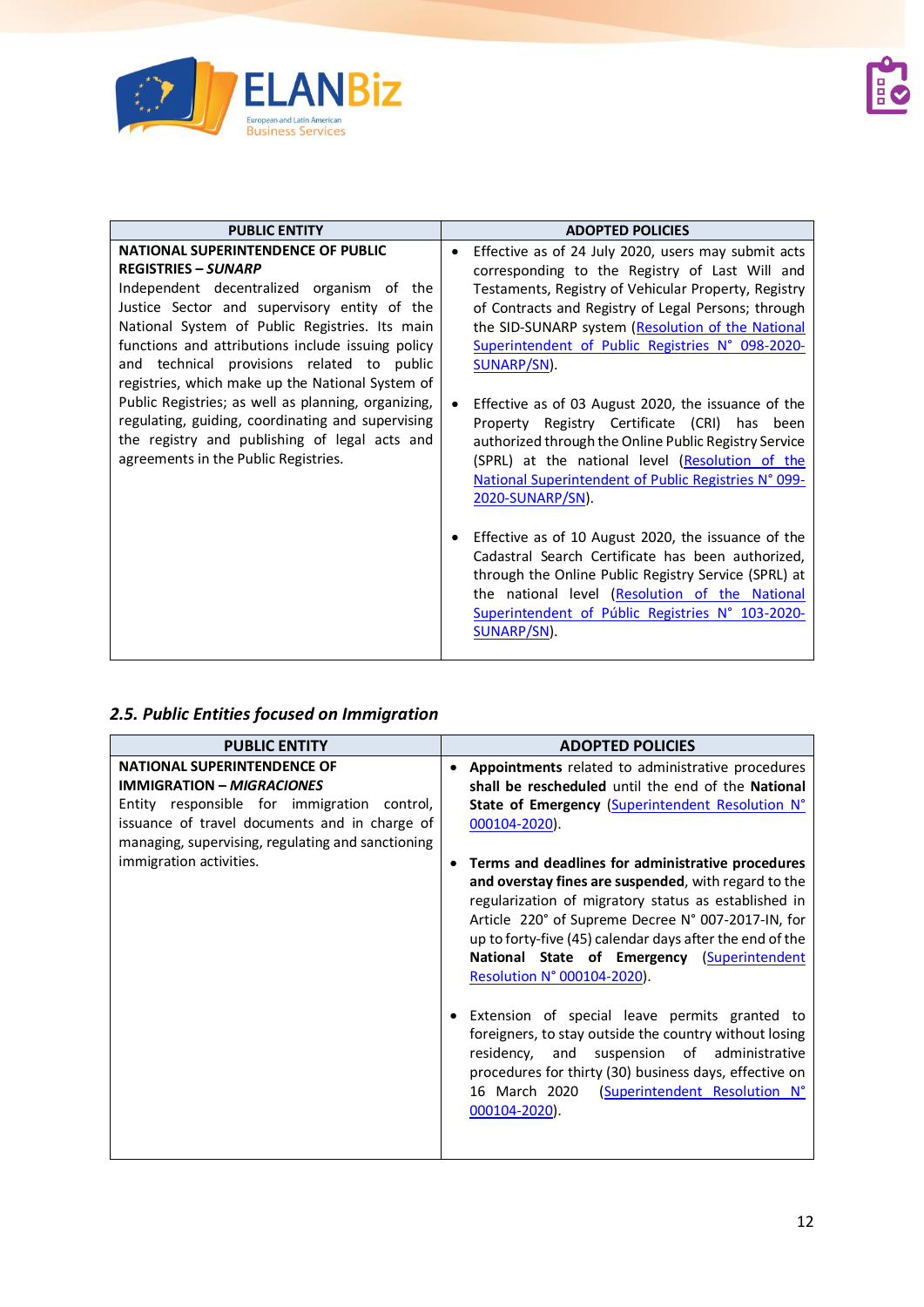

| <b>PUBLIC ENTITY</b> | <b>ADOPTED POLICIES</b>                                                                                                                                                                                                                                                                                                                                                                                                                                                                                                                                     |
|----------------------|-------------------------------------------------------------------------------------------------------------------------------------------------------------------------------------------------------------------------------------------------------------------------------------------------------------------------------------------------------------------------------------------------------------------------------------------------------------------------------------------------------------------------------------------------------------|
|                      | Extension of the migratory categories of temporary<br>visas and residents, effective on 16 March 2020 until<br>the National State of Emergency is lifted. Legal Basis:<br>Superintendence Resolution N° 104-2020                                                                                                                                                                                                                                                                                                                                            |
|                      | The entity shall issue "Proof of Foreign IDs and PTP"<br>for foreigners who, having registered with the Central<br>Registry of Foreigners, have been unable to visit the<br>agency to pick up their documents. These receipts<br>shall have the same value as the physical document<br>(Superintendence Resolution N°<br>000121-2020-<br>MIGRACIONES).                                                                                                                                                                                                      |
|                      | Effective as of 16 March 2020, the deadlines for the<br>execution of orders to leave the country, for<br>foreigners whose change of migratory category and<br>extension of residency has been denied, are<br>suspended until the end of the National State of<br>Emergency<br>(Superintendence Resolution N° 000104-2020)                                                                                                                                                                                                                                   |
|                      | Creation of a new mechanism for the validation of<br>travel authorizations for children and teenagers at<br>migratory exit points (Superintendence Resolution<br>N° 000169-2020-MIGRACIONES).                                                                                                                                                                                                                                                                                                                                                               |
|                      | Restart of procedures through the new Digital<br>Immigration Agency: MIGRACIONES will resume<br>attention to the general public, through digital<br>means, on 3 June 2020, for procedures such as:<br>Change of Migratory Category, Residency Extension,<br>Special Leave Permit, Permit to Sign Agreements,<br>registry with the Central Registry of Foreigners;<br>Certificate of Migratory History, Duplicate of<br>Permit - PTP<br>Temporary Permanence<br>and<br>reimbursement of payments (Superintendence<br>Resolution N° 000131-2020-MIGRACIONES). |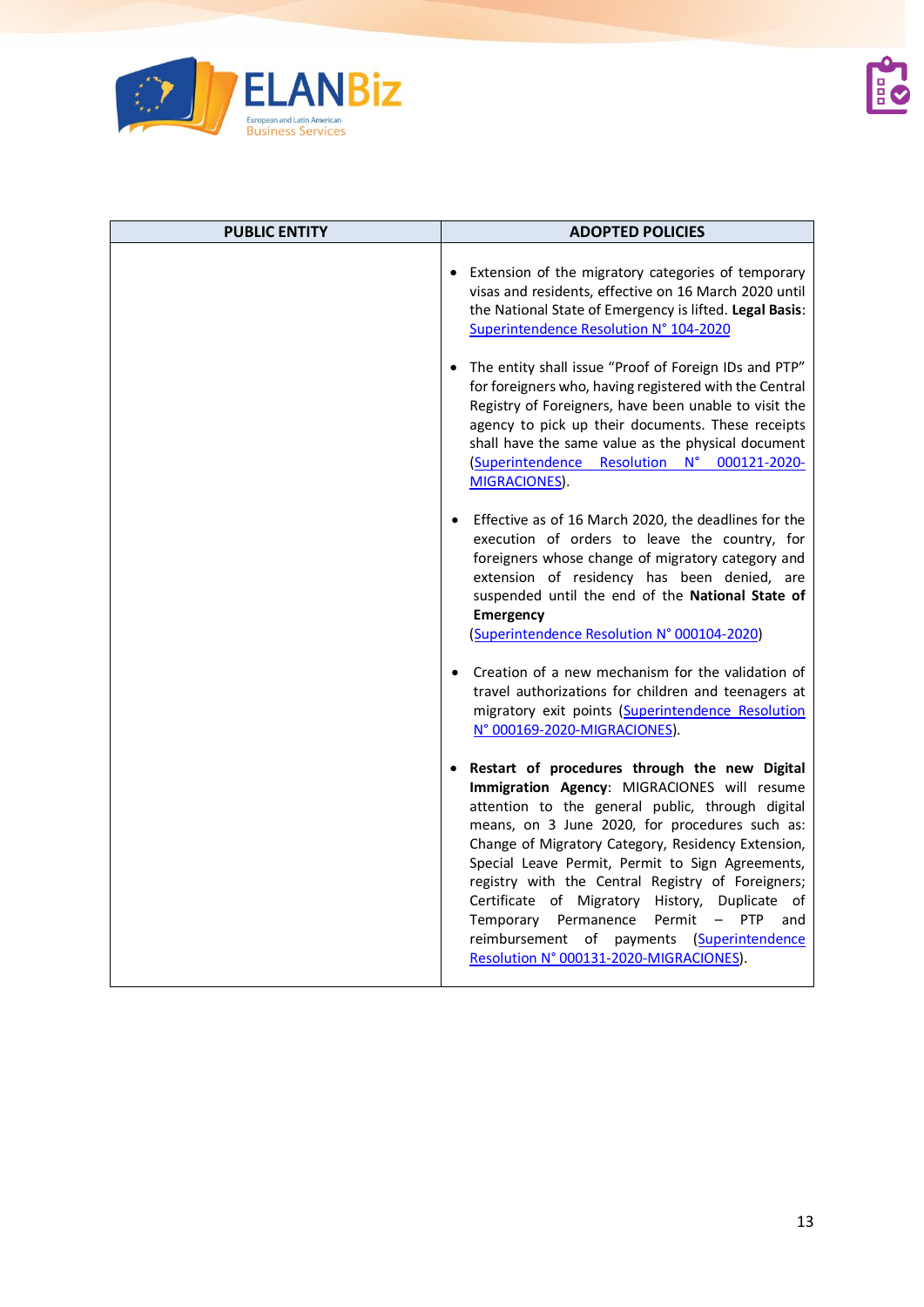

## *2.6. Public Entities focused on Intellectual Property and Competition:*

| <b>PUBLIC ENTITY</b>                                                                                                                                                                                                                                                                                                                 | <b>ADOPTED POLICIES</b>                                                                                                                                                                                                                                                                                                                                                                                                                                                                                                                                                                                                                                                                                                                                                                                                                                                                                                                                                                                                                                                                  |
|--------------------------------------------------------------------------------------------------------------------------------------------------------------------------------------------------------------------------------------------------------------------------------------------------------------------------------------|------------------------------------------------------------------------------------------------------------------------------------------------------------------------------------------------------------------------------------------------------------------------------------------------------------------------------------------------------------------------------------------------------------------------------------------------------------------------------------------------------------------------------------------------------------------------------------------------------------------------------------------------------------------------------------------------------------------------------------------------------------------------------------------------------------------------------------------------------------------------------------------------------------------------------------------------------------------------------------------------------------------------------------------------------------------------------------------|
| NATIONAL INSTITUTE FOR THE DEFENSE OF<br><b>COMPETITION</b><br>AND<br><b>THE</b><br><b>PROTECTION</b><br><b>OF</b><br><b>INTELLECTUAL PROPERTY - INDECOPI</b><br>Entity dedicated to the promotion of free market<br>and the protection of consumer rights; as well as<br>the protection of intellectual and industrial<br>property. | Entity informs that it does not have faculties to<br>$\bullet$<br>control or regulate prices for products or services,<br>but it can enforce registered prices and sanction price<br>fixing (notice issued 16/03/2020).<br>Terms and deadlines applicable to outstanding<br>$\bullet$<br>complaints, claims, obligations and registries are<br>suspended until 06 May 2020 (notice issued<br>16/03/2020).<br>In-person services to the public are suspended during<br>the National State of Emergency (notice issued<br>16/03/2020).<br>A new Digital Reception Bureau has been made<br>available to the public, as well as the Digital Registry<br>of Trademarks and Literary Works (Press Release of<br>10 April 2020).<br>• Creation of the Accelerated Refinancing Bankruptcy<br>Process (PARC) which allows legal persons who<br>incorporate micro, small, medium and<br>large<br>enterprises, as well as associations, to enter a<br>Refinancing Agreement with their creditors, in order<br>to reschedule their obligations and avoid insolvency<br>(Legislative Decree N° 1511). |

#### *2.7. Public Entities focused on Energy and Mining:*

| <b>PUBLIC ENTITY</b>                                                                                                                                                                                                                                                                                                                                                                                                                                                                         | <b>ADOPTED POLICIES</b>                                                                                                                                                                                                                                                                                                                          |
|----------------------------------------------------------------------------------------------------------------------------------------------------------------------------------------------------------------------------------------------------------------------------------------------------------------------------------------------------------------------------------------------------------------------------------------------------------------------------------------------|--------------------------------------------------------------------------------------------------------------------------------------------------------------------------------------------------------------------------------------------------------------------------------------------------------------------------------------------------|
| <b>NATIONAL</b><br><b>DIRECTORATE</b><br><b>OF</b><br><b>RURAL</b><br><b>ELECTRIFICATION - DGER</b><br>The Ministry of Energy and Mining (MINEM),<br>through its General Directorate of<br>Rural<br>Electrification (MINEM - DGER), has authority in<br>matters concerning rural electrification and the<br>expansion of the electric border at the national<br>level, in coordination with Regional and Local<br>Governments, according to Law N° 28749, "Law of<br>Rural Electrification". | During the National State of Emergency, all execution<br>$\bullet$<br>deadlines will be suspended on agreements to which<br>the DGER is a party to, concerning pre-investment<br>profile studies, definitive studies, technical dossiers<br>for public works, as well as the execution of public<br>works and easement management. <sup>29</sup> |

It should be noted that on 07 August 2020 the Peruvian Government appointed Mr. Walter Roger

<sup>&</sup>lt;sup>29</sup> According to *Directoral Resolution N° 095-2020-MINEM/DGER* and its amendments, passed by *Directoral Resolution N°* [096-2020-MINEM/DGER](https://busquedas.elperuano.pe/normaslegales/prorrogan-suspension-del-plazo-de-ejecucion-contractual-decl-resolucion-directoral-n-096-2020-minemdger-1865334-1/) an[d Directoral Resolution N° 097-2020-MINEM/DGER.](https://busquedas.elperuano.pe/normaslegales/prorrogan-la-suspension-de-plazo-de-ejecucion-contractual-e-resolucion-directoral-n-097-2020-minemdger-1865603-1/)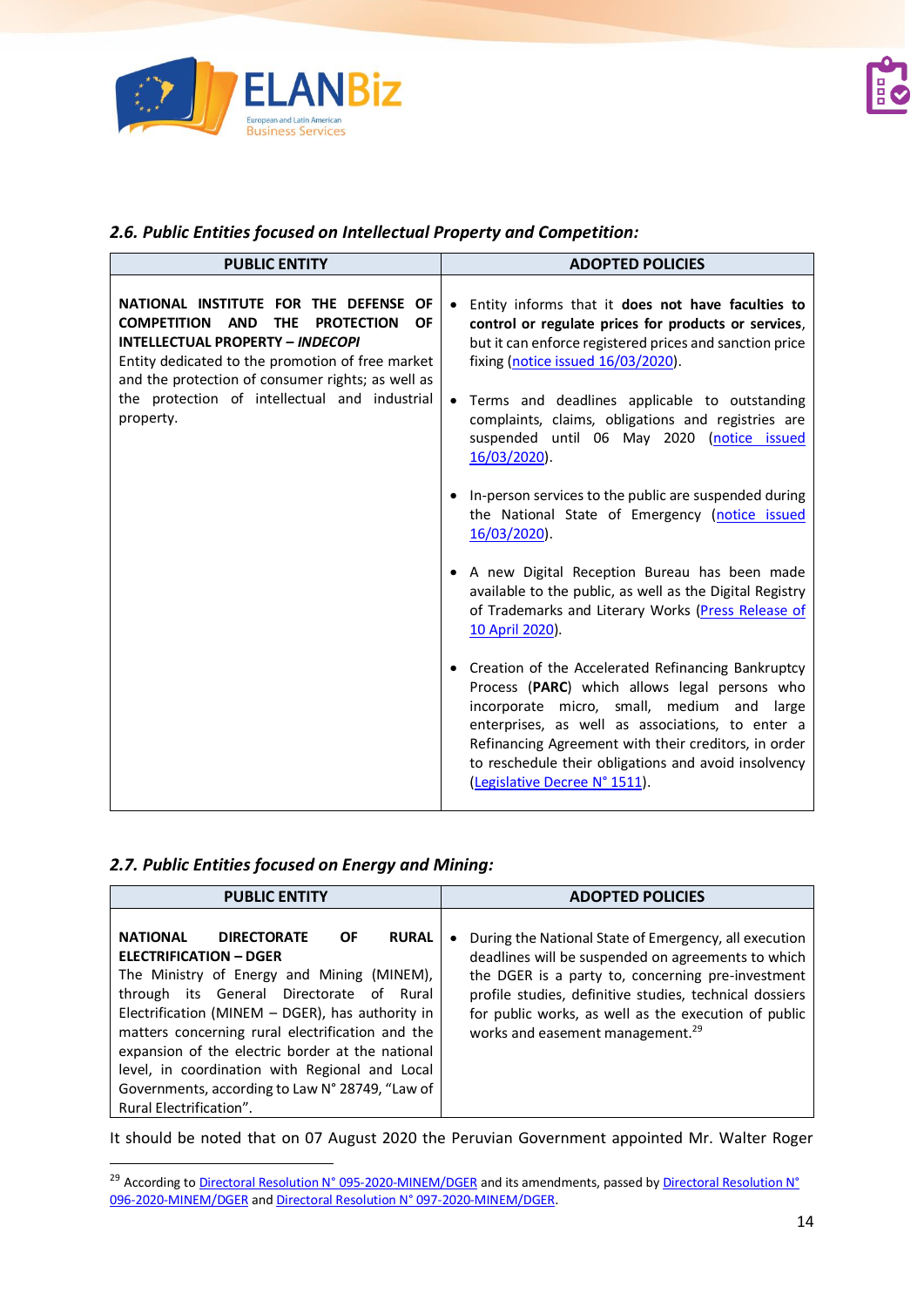



Martos Ruiz<sup>30</sup> as the new President of the Council of Ministers as well as a new Cabinet of Ministers. who obtained the vote of confidence by the Congress of the Republic of Peru on 11 August 2020. In that sense, this new cabinet of ministers has announced new complementary measures in order to continue with the reactivation of the economy and manage the State of Sanitary Emergency and the National State of Emergency.

This infocard will be regularly updated.

## **Useful Links**

- **Ministry of Health -** *MINSA* <https://www.gob.pe/minsa/>
- **National Superintendence of Customs and Tax Administration –** *SUNAT* <http://www.sunat.gob.pe/>
- *AFP* **Association** <http://asociacionafp.pe/>
- **National Superintendence of Banks, Insurance and AFP –** *SBS* <https://www.sbs.gob.pe/>
- **National Superintendence of Higher University Education –** *SUNEDU* <https://www.sunedu.gob.pe/>
- **National Superintendence of Immigration –** *MIGRACIONES* <https://www.gob.pe/superintendencia-nacional-de-migraciones>
- **National Institute for the Defense of Competition and the Protection of Intellectual Property – INDECOPI**

<https://www.indecopi.gob.pe/indecopi>

- **General Directorate of Medicines, Consumables and Drugs –** *DIGEMID* <http://www.digemid.minsa.gob.pe/>
- **General Directorate of Environmental Health and Food Safety –** *DIGESA* <http://www.digesa.minsa.gob.pe/>
- **National Agrifood Health and Quality Service –** *SENASA* <https://www.senasa.gob.pe/senasa/>
- **Ministry of Foreign Trade and Tourism –** *MINCETUR* <https://www.gob.pe/mincetur>
- **National Superintendence of Public Registries –** *SUNARP* <https://www.sunarp.gob.pe/index.asp>
- **Supervisory Authority of Public Procurement –** *OSCE* <https://www.gob.pe/osce>

<sup>30</sup> According t[o Supreme Resolution N° 101-2020-PCM](https://cdn.www.gob.pe/uploads/document/file/1225314/RS_N%C2%BA_101-2020-PCM.pdf)